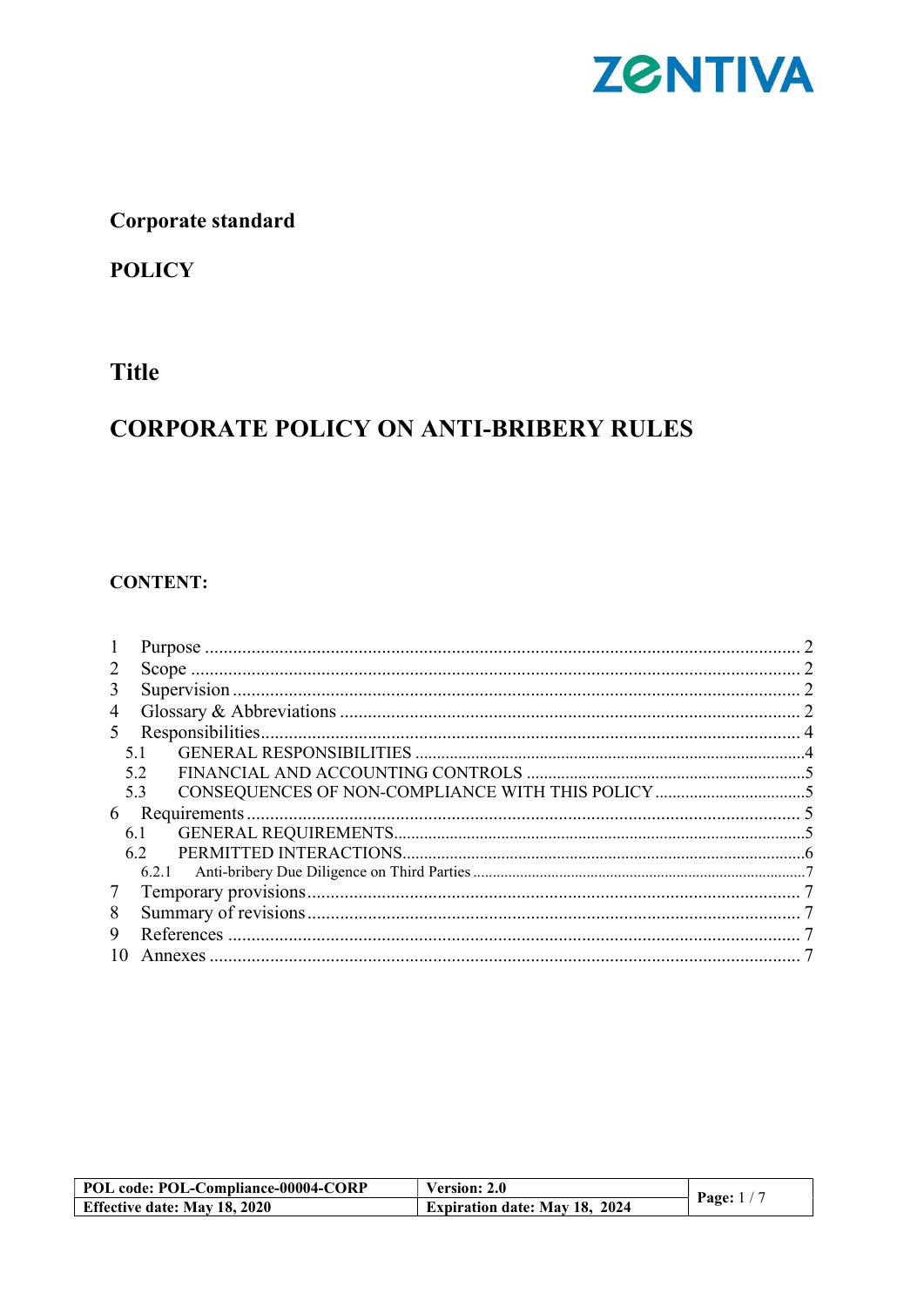

## 1 Purpose

The adverse economic and social consequences of bribery and corruption are a major deterrent to development, everywhere in the world.

Zentiva has zero-tolerance for bribery. Zentiva has been engaged for many years in fostering throughout its organization, but also in its relationships with external stakeholders, an ethical culture aiming at reaching the highest standards in terms of responsibility and business integrity.

The purpose of this Policy is to establish guidance for Zentiva Employees and Third Parties interacting with Zentiva to comply with applicable Anti-corruption and Anti-bribery Laws and Regulations, as well as to promote a culture of ethics and integrity.

This policy also aims at protecting Zentiva and Zentiva Employees' reputation and at avoiding potential civil and criminal fines.

## 2 Scope

This policy applies to Zentiva world-wide and to all Zentiva Employees and Third Parties engaged in activities with Zentiva. This policy defines minimum requirements that must be complied with. Where local laws, regulations or contracts impose a higher standard, the higher standard must be followed. The requirements of this document also apply to subcontractors, such as consultants, vendors, or other partners involved in such activities supported by Zentiva.

# 3 Supervision

The Legal Department – Head of Compliance is authorized and instructed to control compliance with the provisions of this policy.

## 4 Glossary & Abbreviations

Affiliate: any person that at such time is Controlled by or is under common Control of AI Sirona (Luxembourg) Acquisition S.a.r.l, Company No. B223382, with its seat at 2-4 rue Beck L-1222 Luxembourg, Grand Duchy of Luxembourg. The term 'control' (and its grammatical variations) shall mean (i) possession, direct or indirect, through one or more intermediaries, of the power to direct the management or policies of a person, whether through ownership of voting securities, by contract relating to voting rights or otherwise, or (ii) ownership, direct or indirect, through one or more intermediaries, of more than fifty percent  $(50\%)$  – or any other percentage as per any applicable law which enables to exercise the Control – of the outstanding voting securities or other ownership interest of such person.

Anti-corruption and Anti-bribery Laws and Regulations: any applicable national and/or international law or regulation addressing corruption and/or bribery, including, without limitation, the U.S. Foreign Corrupt Practices Act (FCPA) and the U.K. Bribery Act 2010 (UKBA), as well as applicable international conventions, including without limitation, the Organisation for Economic Co-operation and Development (OECD) Anti-Bribery Convention and the United Nations (UN) Convention against Corruption.

| POL code: POL-Compliance-00004-CORP | <b>Version: 2.0</b>                  |            |
|-------------------------------------|--------------------------------------|------------|
| <b>Effective date: May 18, 2020</b> | <b>Expiration date: May 18, 2024</b> | Page: $2/$ |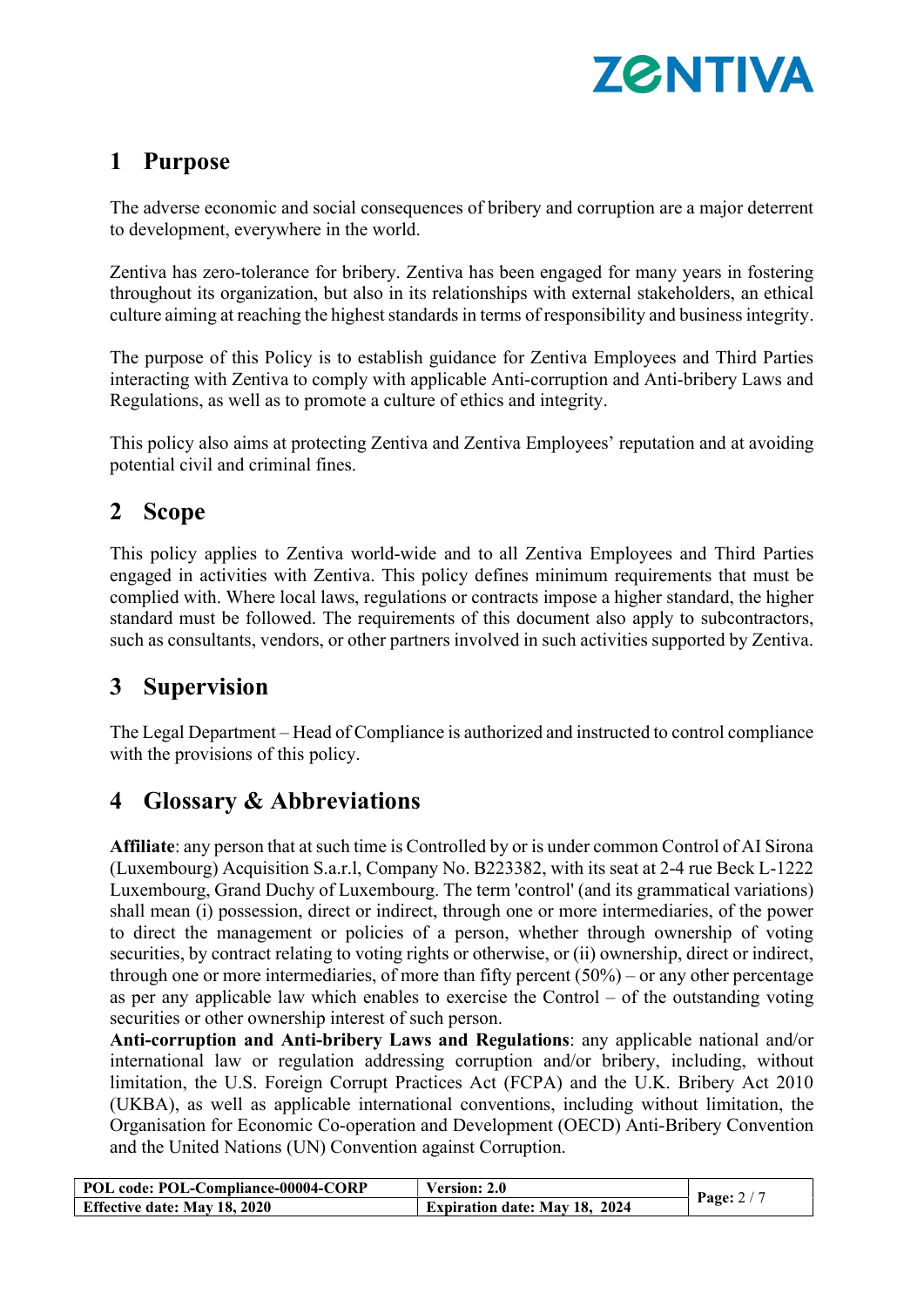

Anything of Value: may include, but is not limited to:

- Cash,
- Gifts.
- Entertainment, accommodations and meals,
- Travel expenses,
- Services,
- Employment offers,
- Loans,
- Donations or contributions, and
- Any other transfer of value, even if nominal in value.

Zentiva Code or Code: Zentiva Code of Common Senses (code of ethics/conduct).

Compliance Officer: Head of Compliance, Compliance Officer, acting Compliance Officer or the designated person identified by the Head of Legal or Head of Compliance in cooperation with Head of Affiliate (General Manager/Country Manager) in a country where there is no compliance officer.

Facilitating Payments: Payments to any Government Organization or Government Official, made in order to expedite or secure performance of non-discretionary, routine governmental actions (e.g., processing a visa, customs invoice, or other governmental paper).

Government or Government Organization: any ministry, department, administration, or agency owned or controlled in whole or in part by the government, any public international organizations and their agencies or instrumentality/institution of a government (including a government-controlled enterprise), and any organization/institution considered to be a government department or administrative office under any local law.

Government Official: individuals, even working part time, in the following categories:

- Any officer or employee (including any person nominated or appointed to be an officer or employee) of a Government or a Government Organization;
- Any person acting in an official capacity on behalf of a Government or a Government Organization;
- Any officer or employee of a company or business owned in whole or part by a Government or a Government Organization;
- Any officer or employee of a public international organization, such as the World Health Organization, World Bank or the United Nations;
- Any officer or employee of a political party or any person acting in an official capacity on behalf of a political party; and/or
- Any candidate for political office.

Healthcare Professional (HCP): any individual member of the medical, dental, pharmacy or nursing profession or any other person who in the course of his/her professional activities may

| POL code: POL-Compliance-00004-CORP | Version: 2.0                         |         |
|-------------------------------------|--------------------------------------|---------|
| <b>Effective date: May 18, 2020</b> | <b>Expiration date: May 18, 2024</b> | Page: 3 |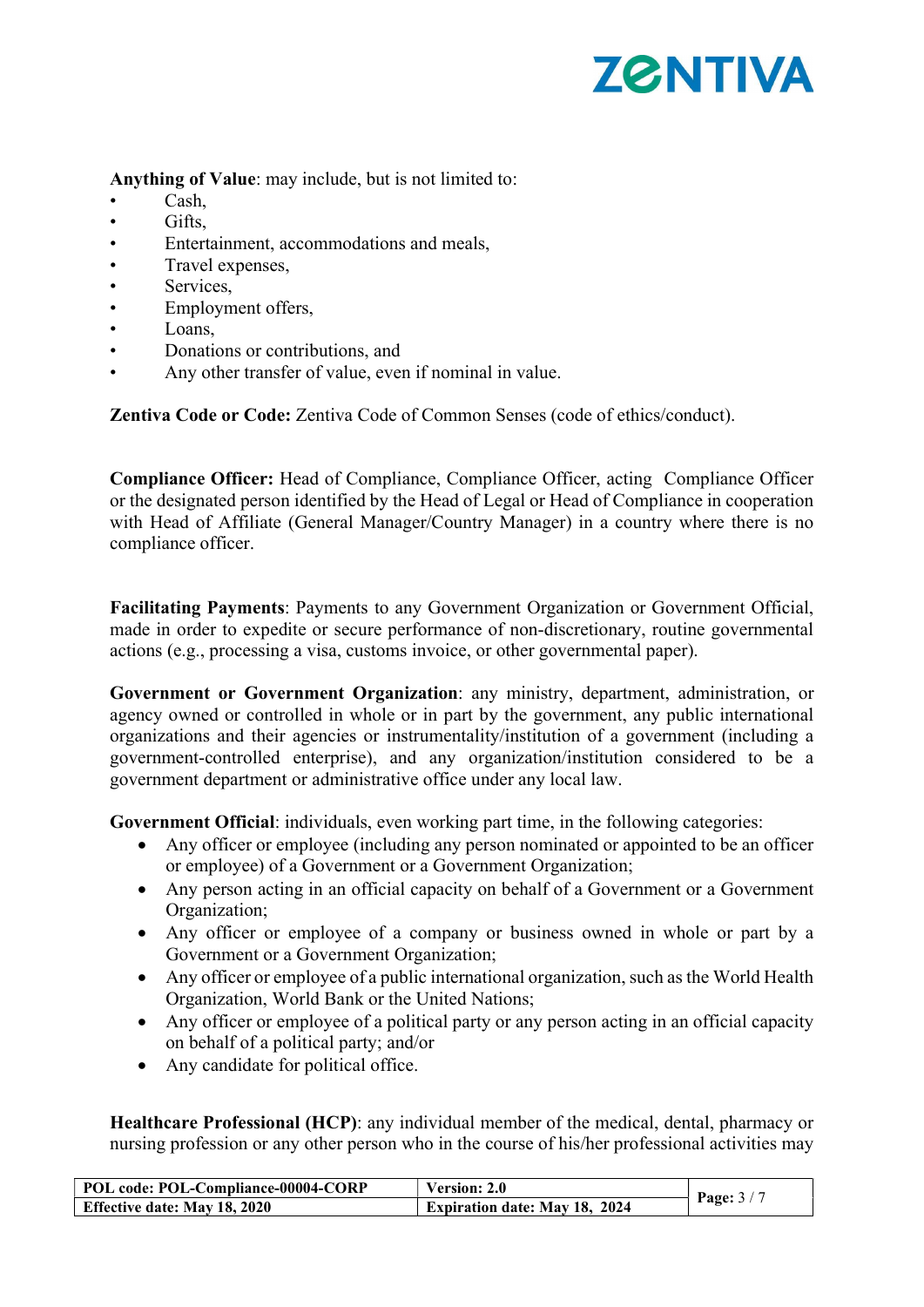

prescribe, purchase, dispense, administer or recommend Zentiva products for human use, either working part time or full time in private practice or in a public hospital or institution. Healthcare Professionals working in a Government or in a Government Organizations are considered as Government Officials.

Joint-Venture / Partnership: means an entity in which Zentiva has direct or indirect ownership of fifty percent (50%) or less of the equity having the power to vote on or direct the affairs of the entity.

Kickback Payments: Negotiated bribes hidden in a fraudulent or inflated payment/invoice (generally for goods or services which were not needed, of inferior quality, or both), paid to a recipient as compensation or reward for providing favourable treatment or services to another party.

Person: Any Government Official(s), Zentiva customer(s) or business relation(s).

Third Party: any person who has or may have, due to his/her functions or responsibilities, an influence in any capacity to take or not a decision relating to any existing or future Zentiva product or to any Zentiva activities. For the purposes of this Policy, a distinction is made between two main categories of Third Parties:

- Third Parties from the private sector, such as suppliers, distributors, consultants, etc.
- Third Parties who are considered under this policy and/or under more detailed or stringent local laws as Government Officials.

Zentiva: any Affiliate

Zentiva Employee: any employee of Zentiva whether full time or part time, temporary or trainee and any other employee category according to local law.

Zentiva products: over-the-counter medicines and prescription-only medicines in case Zentiva is their marketing authorisation holder.

## 5 Responsibilities

#### 5.1 GENERAL RESPONSIBILITIES

This policy defines standards, as a minimum requirement to be followed by Zentiva worldwide. The localisation, communication, dissemination, training and compliance to this policy are under the responsibility of each country and legal entity with support and in cooperation with the Compliance department.

Fostering a culture of integrity throughout the organization and clearly communicating on Zentiva's expectations contribute to reduce the risk of bribery and corruption. Managers are responsible to contribute to the understanding by all members of their teams of what bribery is, as well as, how to prevent it.

| POL code: POL-Compliance-00004-CORP | <b>Version: 2.0</b>                  |            |
|-------------------------------------|--------------------------------------|------------|
| <b>Effective date: May 18, 2020</b> | <b>Expiration date: May 18, 2024</b> | Page: $4/$ |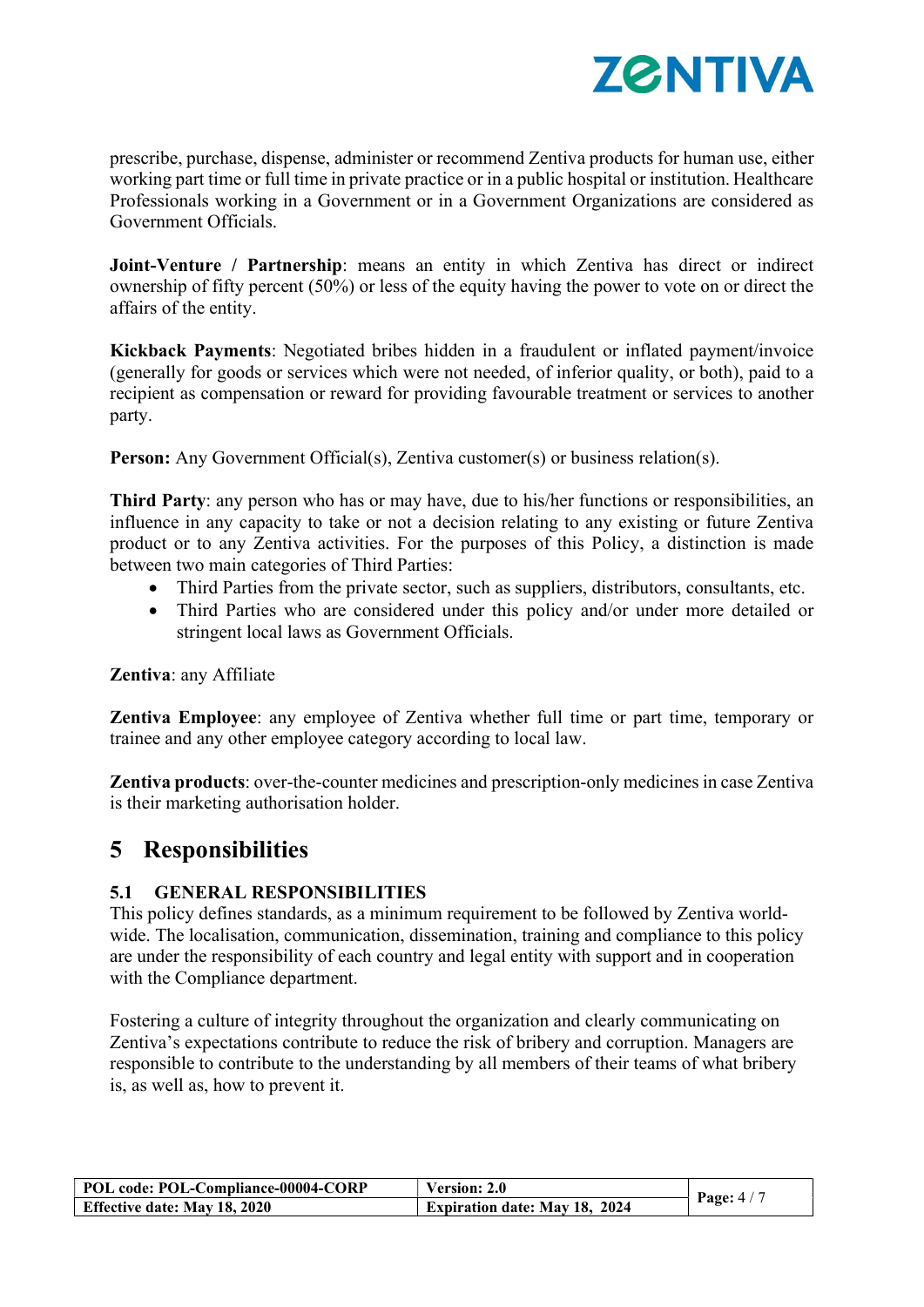

Each Affiliate is obliged to implement this policy. Local standard Operating Procedure ("SOP") based on this policy should be developed only in those cases when necessary to implement special requirements of local laws, applicable regulations, and codes of practice.

When implementing own local SOP, the Head of Compliance must approve in writing any exceptions or waivers to this policy. In case the amendments are driven by a local legislation requirement, the Head of Compliance shall be at least informed prior to SOP approval.

Each Zentiva Employee is responsible to comply with this Policy and is expected to take part in the trainings made available by the Compliance Department.

Trainings should be completed by the employee within 3 months since assignment/onboarding.

Each Zentiva legal entity is responsible for facilitating and evidencing regular trainings (as frequently as required by local law, however, at least once a year) for Zentiva Employees on anti-bribery regulations at least within the scope stipulated in this Policy.

Each Zentiva Employee has a duty to prevent breaches of this Policy by reporting any questionable situation according to the Zentiva Global Policy on Speak-up.

Zentiva expects all Zentiva Employees to demonstrate an exemplary conduct and to fully comply with the provisions herein. Failure to comply with the terms of this policy may be subject to disciplinary actions in accordance with applicable labour law(s).

#### 5.2 FINANCIAL AND ACCOUNTING CONTROLS

In accordance with all relevant rules, regulations and internal procedures, Zentiva requires that all books, records, and accounts are kept in reasonable detail to accurately and fairly reflect all transactions and dispositions of assets and that adequate internal controls are maintained to provide reasonable assurance that management is aware of, and directing, all transactions ethically and in compliance with applicable Zentiva Policies and Standards.

#### 5.3 CONSEQUENCES OF NON-COMPLIANCE WITH THIS POLICY

Violations of Anti-corruption and Anti-bribery Laws and Regulations may result in civil and criminal penalties for Zentiva and Zentiva Employees, in addition to disciplinary actions against Zentiva Employees according to the company legal entities' and facilities' internal regulations and the Zentiva Global Policy on Speak-up.

### 6 Requirements

#### 6.1 GENERAL REQUIREMENTS

Zentiva seeks competitive advantage through superior products, services and performance, but never through unethical or illegal business practices. All Zentiva Employees must comply with all existing Anti-corruption and Anti-bribery Laws and Regulations.

| POL code: POL-Compliance-00004-CORP | <b>Version: 2.0</b>                  |             |
|-------------------------------------|--------------------------------------|-------------|
| <b>Effective date: May 18, 2020</b> | <b>Expiration date: May 18, 2024</b> | Page: $5/7$ |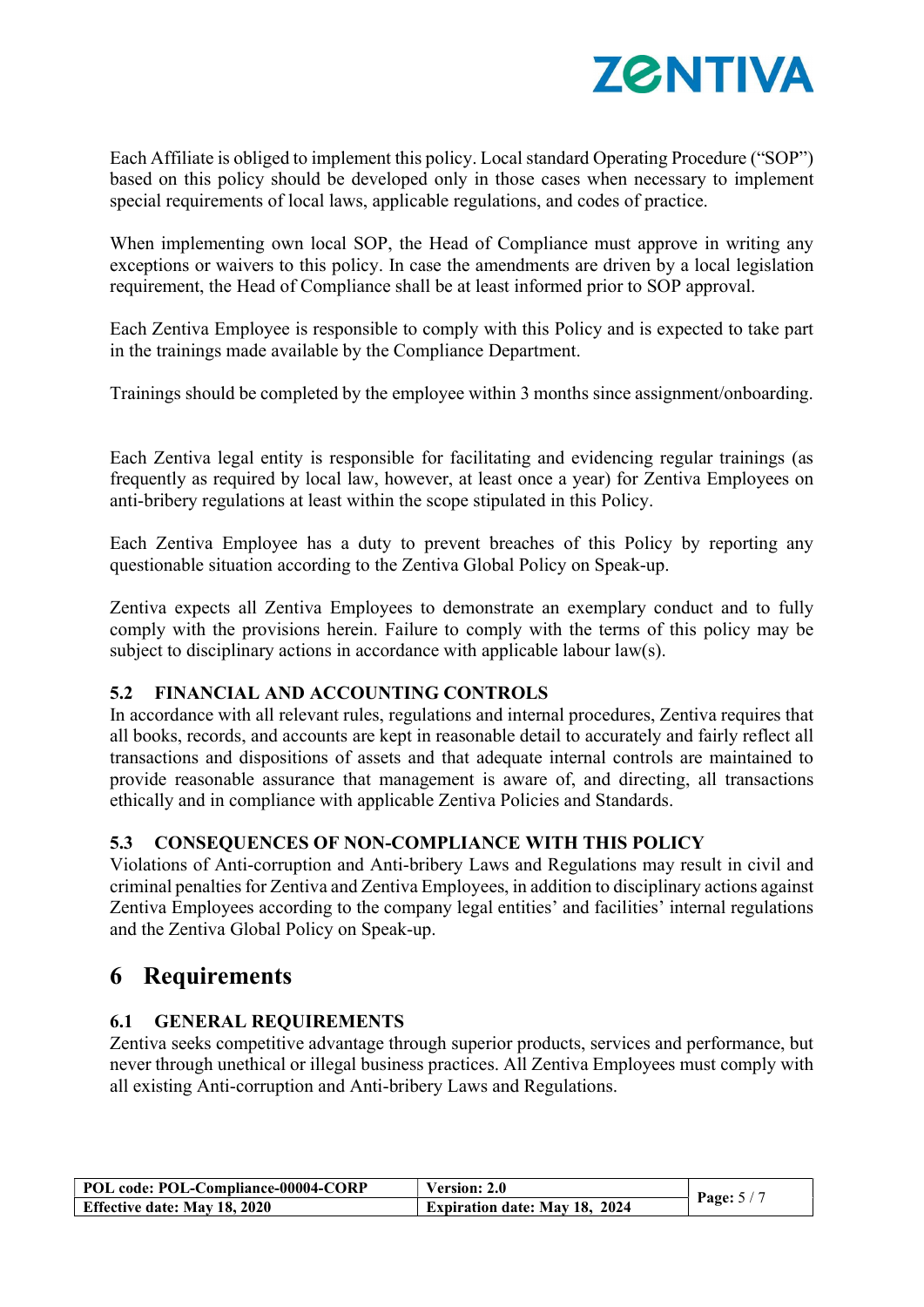

Zentiva, Zentiva Employees and Third Parties are prohibited from giving, promising to give or offering to give Anything of Value, to any Person for the purpose of influencing any act or decision of the Person, and/or the entity the Person represents, in order to secure an improper advantage or to otherwise obtain or retain business for Zentiva.

The above prohibition also applies to indirect provision of Anything of Value to any Person, including but not limited via the use of intermediaries or relatives of the Person. Zentiva, Zentiva Employees and Third Parties are prohibited from making, offering to make, or authorizing a payment to any person or entity (e.g., suppliers, agent, distributor or intermediary) with knowledge that all or part of the payment will be offered or given to a Person to secure an improper advantage or to obtain or retain business.

The prohibition set forth in this Policy also applies should Zentiva Employees use their own personal funds or assets.

Zentiva prohibits Facilitating Payments, even when permitted under local law.

Zentiva, Zentiva Employees and Third Parties are prohibited from receiving, making, offering to make, or authorizing any Kickback Payments from or to any Person or Third Party.

Moreover, significant legal restrictions may apply in countries where Zentiva operates. Therefore, Zentiva Employees must ensure their full understanding of all such restrictions and associated policies and procedures before any conduct on behalf of Zentiva.

#### 6.2 PERMITTED INTERACTIONS

In order to promote a culture of ethics and integrity, as well as to comply with all applicable Anti-corruption and Anti-bribery Laws and Regulations, Zentiva has implemented / will implement a comprehensive set of policies and standards defining clear rules that must be complied with by Zentiva and all Zentiva Employees and, when applicable, by Third Parties.

These policies and standards govern certain activities to ensure they are implemented for genuine and legitimate business reasons and include specific provisions aiming at preventing bribery and corruption.

Among others, these policies and standards will cover the following areas:

- Zentiva and Third-Party Events
- Procurement process
- Interactions with Third Parties
- Scientific Engagement with Healthcare Professionals and other Scientific Experts
- Conducting Anti-Bribery Due Diligence on Third Parties
- Communications with Third Parties
- Conflict of Interest
- Interactions with Patient, Patient Advocate and Patients' Organizations
- Supplier Ethical Code

| POL code: POL-Compliance-00004-CORP | Version: 2.0                         |             |
|-------------------------------------|--------------------------------------|-------------|
| <b>Effective date: May 18, 2020</b> | <b>Expiration date: May 18, 2024</b> | Page: $6/7$ |